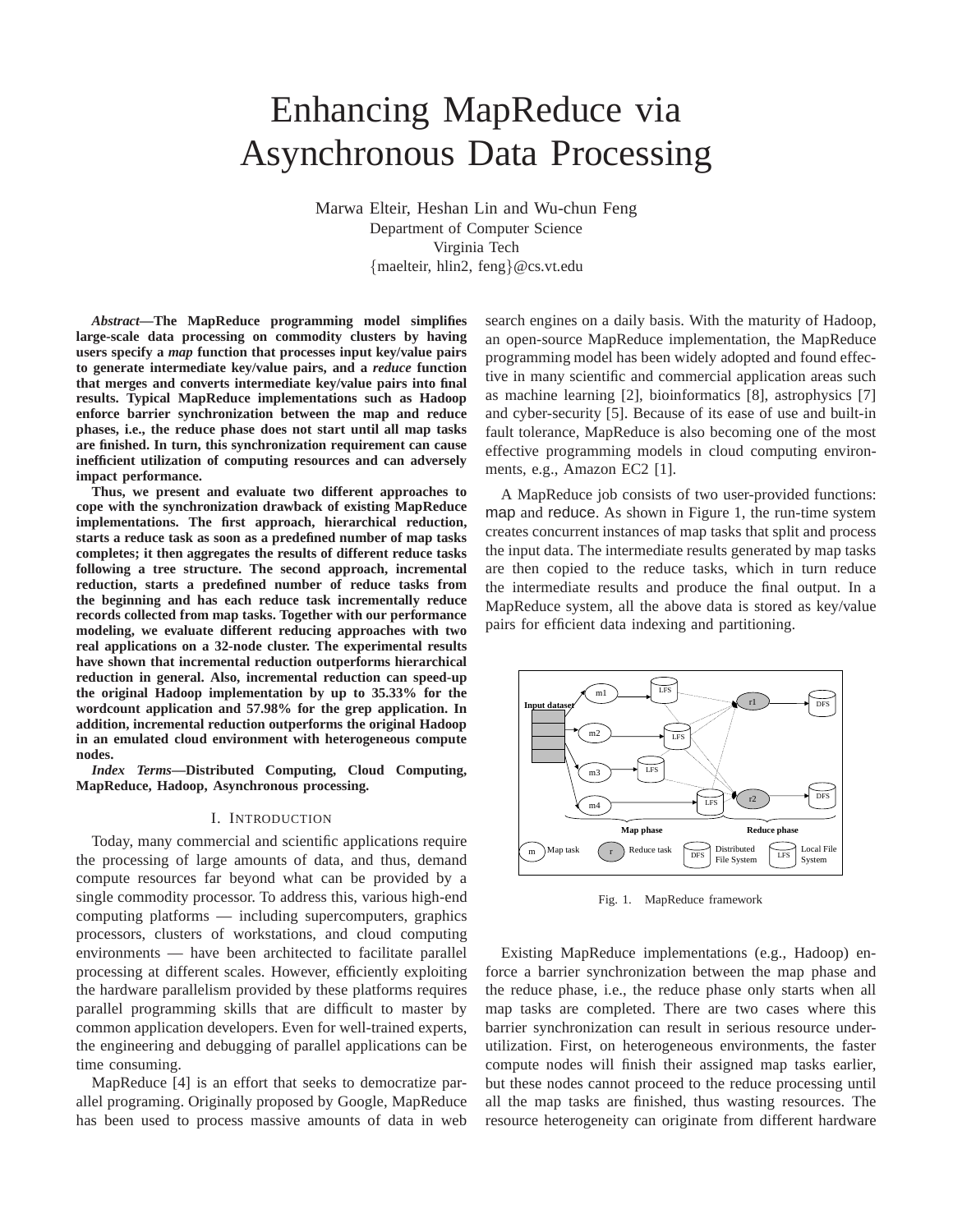configurations or resource sharing through virtualization. <sup>1</sup> Second, even in homogeneous environments, a compute node may not be fully utilized by the map processing because a map task alternates between computation and I/O. Also, there is additional scheduling overhead between the execution of different tasks. In this case, overlapping map and reduce processing can considerably improve job response time, especially when the number of map tasks is relatively large compared to the cluster size. For instance, the number of map tasks of a MapReduce job is typically configured to be 100 times the number of compute nodes at Google [4].

In this paper, we focus on addressing the above synchronization problem for a specific class of MapReduce jobs, called *recursively reducible* MapReduce jobs. For this type of MapReduce jobs, a portion of the map results can be reduced independently, and the partial reduced results can be recursively aggregated to produce global reduce results. One example of such a job is word counting. More details about recursively reducible MapReduce jobs will be discussed in Section II-B.

*The unique characteristic of recursively reducible MapReduce jobs is that there is no inherent synchronization requirement between the map phase and the reduce phase.* Consequently, we propose and compare two asynchronous data-processing techniques to enhance resource utilization and performance of MapReduce for recursively reducible jobs. The first approach, hierarchical reduction (HR), overlaps map and reduce processing at the inter-task level. This approach starts a reduce task as soon as a certain number of map tasks complete and aggregates partial reduced results following a tree hierarchy. The second approach, incremental reduction (IR), exploits the potential of overlapping data processing and communication within each reduce task. It starts a designated number of reduce tasks from the beginning and incrementally applies reduce function to the intermediate results accumulated from map tasks.

We evaluate the proposed approaches with analytical models and experiments on a 32-node cluster. The experimental results demonstrate that *both* approaches can effectively improve the MapReduce execution time — with the incremental reduction approach consistently outperforming hierarchical reduction. In particular, incremental reduction can outperform the original Hadoop implementation by 35.33% for the wordcount application and 57.98% for the grep application.

The rest of the paper is organized as follows. Section II provides background information about Hadoop and recursively reducible MapReduce jobs. Section III presents the design of the proposed approaches, in particular, hierarchical reduction and incremental reduction. Section IV evaluates the performance of the proposed approaches using an analytical model. The experimental results are discussed in Section V. Section VI presents the related work. Finally, Section VII concludes the paper.

#### II. BACKGROUND

Here we describe Hadoop, an open-source Java implementation of the MapReduce framework, as well as the notion of recursively reducible jobs.

# *A. Hadoop*

Hadoop can be logically segregated into two subsystems, i.e., a distributed file system called HDFS and a MapReduce run-time system. The MapReduce run-time system follows a master-slave design. The master node is responsible for managing submitted jobs, i.e., assigning map and reduce tasks of every job to the available workers. By default, each worker can run two map tasks and two reduce tasks simultaneously.

At the beginning of a job execution, the input data is split and assigned to individual map tasks. When a worker finishes executing a map task, it stores the map results as intermediate key/value pairs locally. The intermediate results of each map task will be partitioned and assigned to the reduce tasks according to their keys. A reduce task begins by retrieving its corresponding intermediate results from all map outputs (called the *shuffle* phase). The reduce task then sorts the collected intermediate results and applies the reduce function to the sorted results. To improve performance, Hadoop overlaps the retrieving and sorting of finished map outputs with the execution of newly scheduled map tasks.

## *B. Recursively Reducible Jobs*

Word counting is a simple example of recursively reducible jobs. The occurrences of a word can be counted first on different splits of an input file, and those partial counts can then be aggregated to produce the number of word occurrences in the entire file. Other recursively reducible MapReduce applications include association rule mining, outlier detection, commutative and associative statistical functions, and so on. In contrast, the square of the sum of values is an example of a reduce function that is *not* recursively reducible, because  $(a+b)^2 + (c+d)^2$  does not equal  $(a+b+c+d)^2$ . However, there are some mathematical approaches that can transform such functions to benefit from our solution.

It is worth mentioning that there is a *combiner function* provided in typical MapReduce implementations including Hadoop. The combiner function is used to reduce key/value pairs generated by a *single* map task. The partially reduced results, instead of the raw map output, are delivered to the reduce tasks for further reduction. Our proposed asynchronous data-processing techniques are applicable to all applications that can benefit from the combiner function. The fundamental difference between our techniques and the combiner function is that our techniques optimize the reducing of key/value pairs from *multiple* map tasks.

# III. ASYNCHRONOUS MAPREDUCE DATA PROCESSING

In this section, we present the design details of our two proposed asynchronous data-processing techniques: hierarchical reduction and incremental reduction.

<sup>&</sup>lt;sup>1</sup>Zahria et al. reported that there can be a 2.5-fold performance difference among various virtual machine instances on Amazon EC2 [13].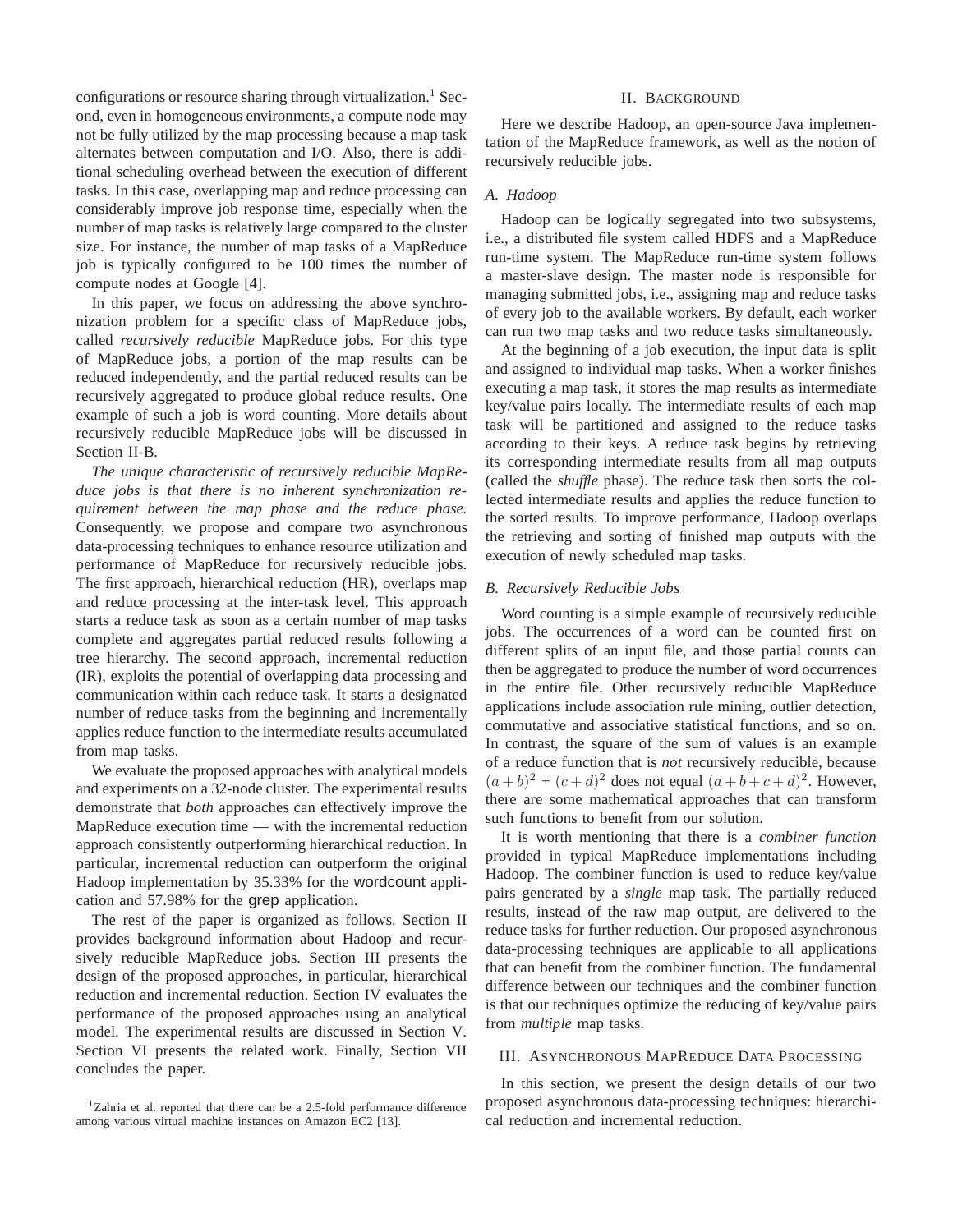#### *A. Hierarchical Reduction (HR)*

*1) Design and Implementation:* Hierarchical reduction seeks to overlap the map and reduce processing by dynamically issuing reduce tasks to aggregate partially reduced results along a tree-like hierarchy. As shown in Figure 2, as soon as a certain number (i.e., defined by the aggregation level  $\sigma_H$ ) of map tasks are successfully completed, a new reduce task is created and assigned to one of the available workers. This reduce task is responsible for reducing the output of the  $\sigma_H$  map tasks that are just finished. When all map tasks are successfully completed and assigned to reduce tasks, another stage of the reduce phase is started. In this stage, as soon as a certain  $\sigma_H$  reduce tasks are successfully completed, a new reduce task is created to reduce the output of the  $\sigma_H$  reduce tasks. This process repeats until there is only one remaining reduce task, i.e., when all intermediate results are reduced.



Fig. 2. Hierarchical reduction with an aggregation level of two.

Although conceptually the reduce tasks are organized as a balanced tree, in our implementation a reduce task at a given level does not have to wait for all of the tasks at the previous level to finish. In other words, as soon as a sufficient number of tasks (i.e.,  $\sigma_H$ ) from the previous level becomes available, a reduce task from the subsequent level can begin. Such a design can reduce the associated scheduling overhead of HR.

*2) Discussion:* One advantage of HR is that it can parallelize the reduction of a single reducing key across multiple workers, whereas in the original MapReduce framework, the reduction of a key is always handled by one worker. Therefore, this approach is suitable for applications with significant reduce computation per key. However, HR incurs extra communication overhead in transferring the intermediate key/value pairs to reduce tasks at different levels of the tree hierarchy, which can adversely impact the performance as the depth of the tree hierarchy increases. Other overheads include the scheduling cost of reduce tasks generated on the fly.

The fault-tolerant design of the original Hadoop needs to be modified to accommodate HR. In particular, the *JobTracker* should keep track of all created reduce tasks, in addition to the tasks assigned to be reduced by these reduce tasks. Whenever a reduce task fails, another copy of this task should be created, and the appropriate tasks should be assigned again for reduction.

#### *B. Incremental Reduction (IR)*

*1) Design and Implementation:* Incremental reduction aims to start the reduce phase as early as possible within a reduce task. Specifically, the number of reduce tasks are defined at the beginning of the job similar to the original MapReduce framework. Within a reduce task, as soon as a certain amount of map outputs are received, the reduction of these outputs starts and the results are stored locally. The same process repeats until all map outputs are retrieved.



Fig. 3. Incremental reduction with an reduce granularity of two.

In Hadoop, a reduce task consists of three stages. The first stage, named shuffling, copies the task's own portion of intermediate results from the output of all map tasks. The second stage, named sorting, sorts and merges the retrieved intermediate results, according to their keys. Finally, the third stage applies the reduce function to the values associated with each key. To enhance the performance of the reduce phase, the shuffling stage is overlapped with the sorting stage. More specifically, when the number of in-memory map outputs reaches a certain threshold, *mapred.inmem.merge.threshold*, these outputs are merged and the results are stored on-disk. When the number of on-disk files reaches another threshold, *io.sort.factor*, another on-disk merge is performed. After all map outputs are retrieved, all on-disk and in-memory files are merged, and then the reduction stage begins.

In our IR implementation, we make use of *io.sort.factor* and *mapred.inmem.merge.threshold*. When the number of inmemory outputs reaches the *mapred.inmem.merge.threshold* threshold, they are merged and the merging results are stored on the disk. When the number of on-disk outputs reaches the *io.sort.factor* threshold, the incremental reduction of these outputs begins and the reducing results are stored instead of the merging results. When all map outputs are retrieved, the in-memory map outputs are reduced along with the stored reducing results. The final output data is written to the distributed file system. The entire process is depicted in Figure 3.

*2) Discussion:* IR incurs less overheads than HR for two reasons. First, the intermediate key/value pairs are transmitted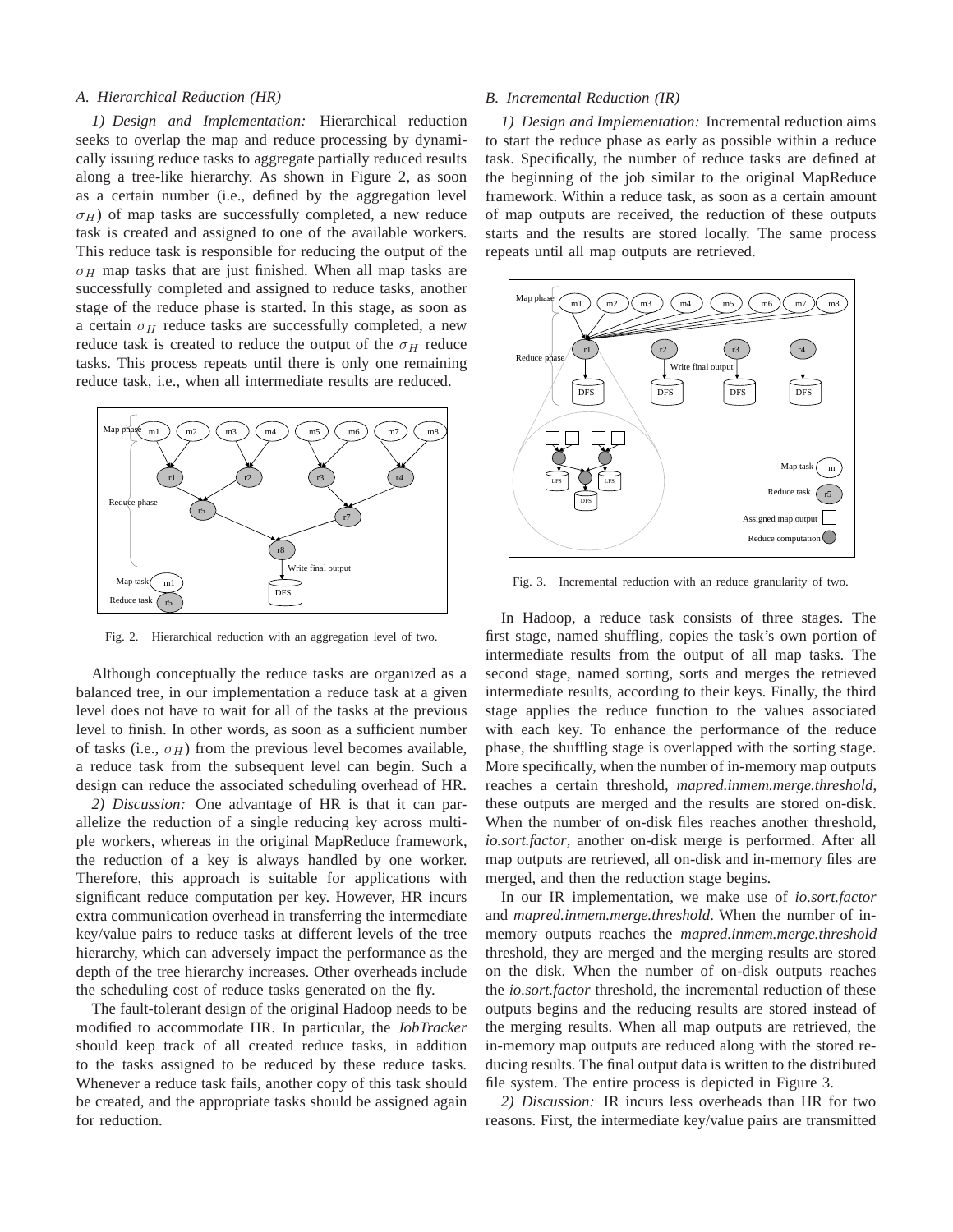once from the map to reduce tasks instead of several times along the hierarchy. Second, all of the reduce tasks are created at the start of the job, and hence, the scheduling overhead is reduced.

In addition to the communication cost, the number of writes to local and distributed file system are the same (assuming the same number of reduce tasks) for both the original MapReduce and IR. Therefore, IR can outperforms the original MapReduce when there is sufficient overlap between the map and reduce processing.

The main challenge of IR is to select the right threshold that triggers an incremental reduce operation. Too low a threshold will result in unnecessarily frequent I/O operations, while too high a threshold will not be able to deliver noticeable performance improvements. Interestingly, a similar decision, i.e., the merging threshold, has to be made in the original Hadoop implementation as well. Currently we provide a runtime option for users to control the incremental reduction threshold. In the future, we plan to investigate self-tuning of this threshold for long-running MapReduce jobs.

It is worth noting that since the map and reduce tasks in this approach are created in the same manner as in Hadoop, the fault-tolerant scheme of Hadoop works in IR as well.

## IV. ANALYTICAL MODELS

Here we derive analytical models to compare the performance of the original MapReduce (MR) implementation of Hadoop and the augmented implementations with hierarchical reduction (HR) and incremental reduction (IR) enhancements. Table I presents all the parameters used in the models.

Without loss of generality, our modeling assumes the number of reduce tasks  $r$  is smaller than the number of execution slots  $2n$ . In fact, the Hadoop documentation recommends that 95% of the execution slots is a good number for the number of reduce tasks for typical applications. However, our analysis can be easily generalized to model the cases where there are more reduce tasks than the number of execution slots. Furthermore, the model assumes that the number of map tasks  $m$  is greater than the number of available execution slots in the cluster  $2n$  (recall that there are two execution slots per node by default). When the number of map tasks is less than the number of execution slots, all map tasks are executed in parallel and completed simultaneously, so there is no way to overlap map and reduce phases.

For simplicity, we consider two different cases. The first case assumes that there is a high degree of overlap between the map and reduce procedures, where the processing (including retrieving, merging, and sorting) of almost all intermediate results in a reduce task can be overlapped with map computations. The second case, representing a low degree of overlap between the map and reduce procedures, assumes that the processing of only a portion of intermediate results in a reduce task can be overlapped with map computations.

# *A. MR*

The execution of the original Hadoop can be illustrated by the left part of Figure 4. When the overlapping degree is high,

| <b>Parameters</b> | Meaning                                     |  |
|-------------------|---------------------------------------------|--|
| m                 | Number of map tasks                         |  |
| $\boldsymbol{n}$  | Number of nodes                             |  |
| k.                | Total number of intermediate key/           |  |
|                   | value pairs                                 |  |
| $\boldsymbol{r}$  | Number of reduce tasks of the               |  |
|                   | MR framework                                |  |
| $t_m$             | Average map task execution time             |  |
| $t_{rk}$          | Average execution time of reducing          |  |
|                   | values of a single key                      |  |
| $\sigma$ H        | Aggregation level used in HR                |  |
| $\,C$             | Communication cost per key/value pair       |  |
| $C_{MR}$          | Communication cost from $m$ map             |  |
|                   | tasks to $r$ reduce tasks in MR             |  |
| $C_{HR}$          | Communication cost from the assigned        |  |
|                   | $\sigma_H$ map tasks to a reduce task in HR |  |

PARAMETERS USED IN THE PERFORMANCE MODEL

the merging phase of MR can be eliminated. So, the total time becomes *Map time* + *Reduce time*, assuming the final stage merging is neglected.



Fig. 4. Execution of MR and IR

For low degree of overlap, if the reduce tasks occupy all nodes i.e., the number of reduce tasks (r) is larger than or equal to  $n$ , only a portion of the merging of the intermediate results can be overlapped with the map computation, and the total time can be expressed by Equation  $(1)$ , where  $o$  represents the reduction in the merging time.

$$
T_{MR} = Map \ time + (Merge \ time - o) + Reduce \ time \quad (1)
$$

However, when the reduce tasks do not occupy all nodes, more merging can be overlapped with the map computations due to the load balancing effect i.e., the nodes with running reduce tasks process a smaller number of map tasks compared to the other nodes. This is because Hadoop uses greedy task scheduling; the nodes without running reduce tasks process map tasks faster, and in turn, are assigned more map tasks. As a result, the *Map time* is increased and the merging time is decreased as shown in Equation  $(2)$ , where *l* represents the load balancing effect,  $o'$  represents the overlapping effect, and  $o' > o$ . As r increases, l and o' keeps decreasing, until reaching 0 and o respectively when  $r = n$  (Equation (1)).

$$
T_{MR} = (Map\ time + l) + (Merge\ time - o') + Reduce\ time\ (2)
$$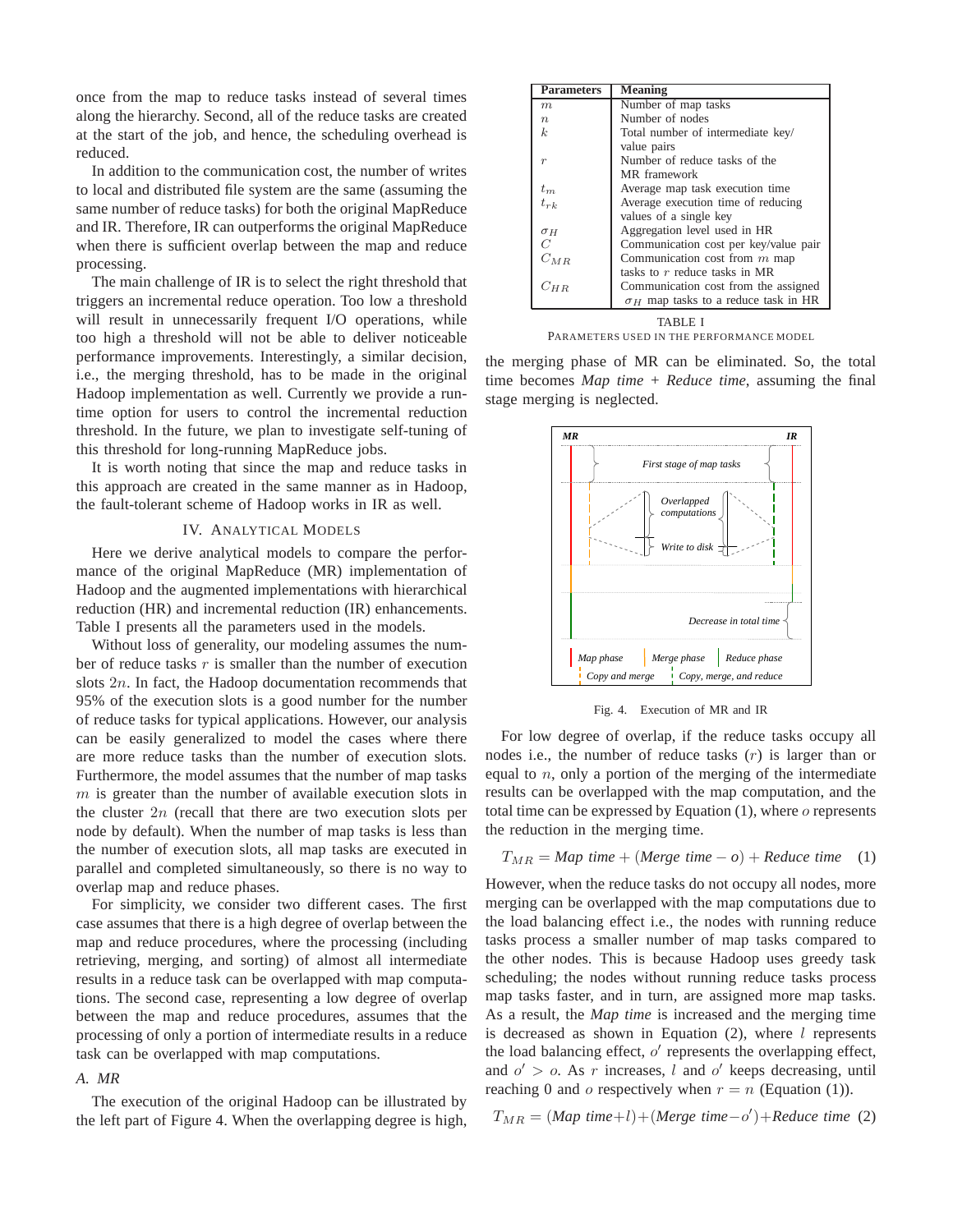## *B. HR*

For hierarchical reduction, map and reduce processing at different stages can be overlapped, as shown in Figure 5. To compare the performance of HR with that of MR, we consider more detailed modeling.

For HR, when all map tasks are finished, the remaining computations are to reduce the un-reduced map tasks in addition to combining the results of this reducing stage with other partial reduced results. Specifically, the total execution time of MR, and HR can be represented by the following equations, where  $C'_{MR}$  is the communication required to retrieve the remaining map outputs since MR's communication is overlapped with the map computations, and  $s$  is the remaining number of reduce stages in the HR's hierarchy:

$$
T_{MR} = Map\ time + C'_{MR} + \lceil \frac{k}{r} \rceil \log(\lceil \frac{k}{r} \rceil) + t_{rk} \times \lceil \frac{k}{r} \rceil \tag{3}
$$

 $T_{HR} = Map$  time +  $(C_{HR} + \frac{\sigma_H k}{\sigma_H})$  $\frac{d^{2}H}{dt^{2}}log(\frac{\sigma_{H}k}{m})$  $\frac{f_H k}{m}$ ) +  $t_{rk} \times \frac{\sigma_H k}{m}$  $\frac{n^{\kappa}}{m}$ ) × s (4)



Fig. 5. Execution of HR framework when  $m = 8n$ 

 Assuming every map task produces a value for each given key, then  $C'_{MR}$  is  $\frac{k \times 2n}{r \times m} \times C$ , then  $C_{HR}$  is  $\frac{\sigma_H k}{m} \times C$ , and  $C_{HR}$  equals  $\frac{\sigma_{HT}^{T}}{2n} \times C_{MR}^{T}$ , where C is communication cost per key/value pair. By substituting  $C_{HR}$  in Equation (4) by the previous value, the equation becomes:

$$
T_{HR} = Map\ time +
$$
  

$$
(\frac{\sigma_{HT}}{2n} \times C'_{MR} + \frac{\sigma_H}{m} \times (klog(\frac{\sigma_{HK}}{m}) + kt_{rk})) \times s
$$
 (5)

When the overlapping degree is high, *s* can be replaced by  $(log_{\sigma_H}(2n) + 1)$  in Equation (5), which represents the reduction of the map tasks of the final stage. Moreover, the merging time can be eliminated from Equation (3). So, for significantly large  $m$ , the reducing part of Equation (5) is smaller than that of Equation (3). If this term occupies a significant portion of the total time of MR, and the communication overhead is small, then HR will behave better than MR as we will see in the experimental evaluation. However, when the overlapping degree is low, s can be very deep, and the performance of HR can be worse than MR.

# *C. IR*

The execution of IR relative to MR is represented by Figure 4. Particularly, when the overlapping degree is high, the final merging, and reducing phase of IR can be eliminated. So the total execution time can be represented by *Map time*. By comparing this to MR, we can conclude that IR behaves better than MR especially when the reducing time of MR is significant.

For low overlapping degree, if  $r$  is larger than  $n$ , then merging and reducing of only a portion of the intermediate results can be overlapped with the map computations, and the total time can be expressed by Equation (6). Where  $o_m$  and  $o_r$  represents the reduction in the merging and reducing time respectively.

$$
T_{IR} = Map\ time + (Merge\ time - o_m) + (Reduce\ time - o_r)
$$
\n(6)

To compare this with Equation (2), we consider the details of the overlapping computations in MR and IR. The main difference is that IR performs reducing after merging and writes the results of reduce rather than the results of merge to disk. Assuming the reduce function changes the size of the input by a factor of  $x$  and the reduce function is linear, then the overlapped computations of MR  $(O_{MR})$  and IR  $(O_{IR})$ can be represented by the following equations, where  $I$  is the size of intermediate key/value pairs to be merged and reduced during the map phase, *IlogI* is the average number of compare operations executed during the merge,  $p_s$  is the processor speed,  $d_s$  is the disk write speed.

$$
O_{MR} = \frac{I_{MR} log I_{MR}}{p_s} + \frac{I_{MR}}{d_s} \tag{7}
$$

$$
O_{IR} = \frac{I_{IR} log I_{IR} + I_{IR}}{p_s} + \frac{I_{IR} \times x}{d_s}
$$
(8)

Given the same overlapping degree, if  $x < 1$ , which is valid for applications like wordcount, grep, linear regression etc., then IR is able to conduct more merging in addition to reducing overlapped with map computations. So, the merging and reducing terms in equation 6 is less than the same terms in equation 1. So, IR can behave better than MR given the reduce computations is signifiant as illustrated by Figure 4. On the other side, if  $x \geq 1$  as in sort application, then the performance of IR highly depends on the complexity of the reduce function compared to the merging, in addition to the size of the intermediate key/value pairs.

By applying the previous analysis to the case where  $r < n$ , we can conclude that IR can behave better than MR in this case given also the reducing time occupies a significant portion of the total execution time.

#### V. EXPERIMENTAL ANALYSIS

In this section, we present a rigorous performance evaluation of our proposed techniques. The details of the system configurations are given along with the conducted experiments.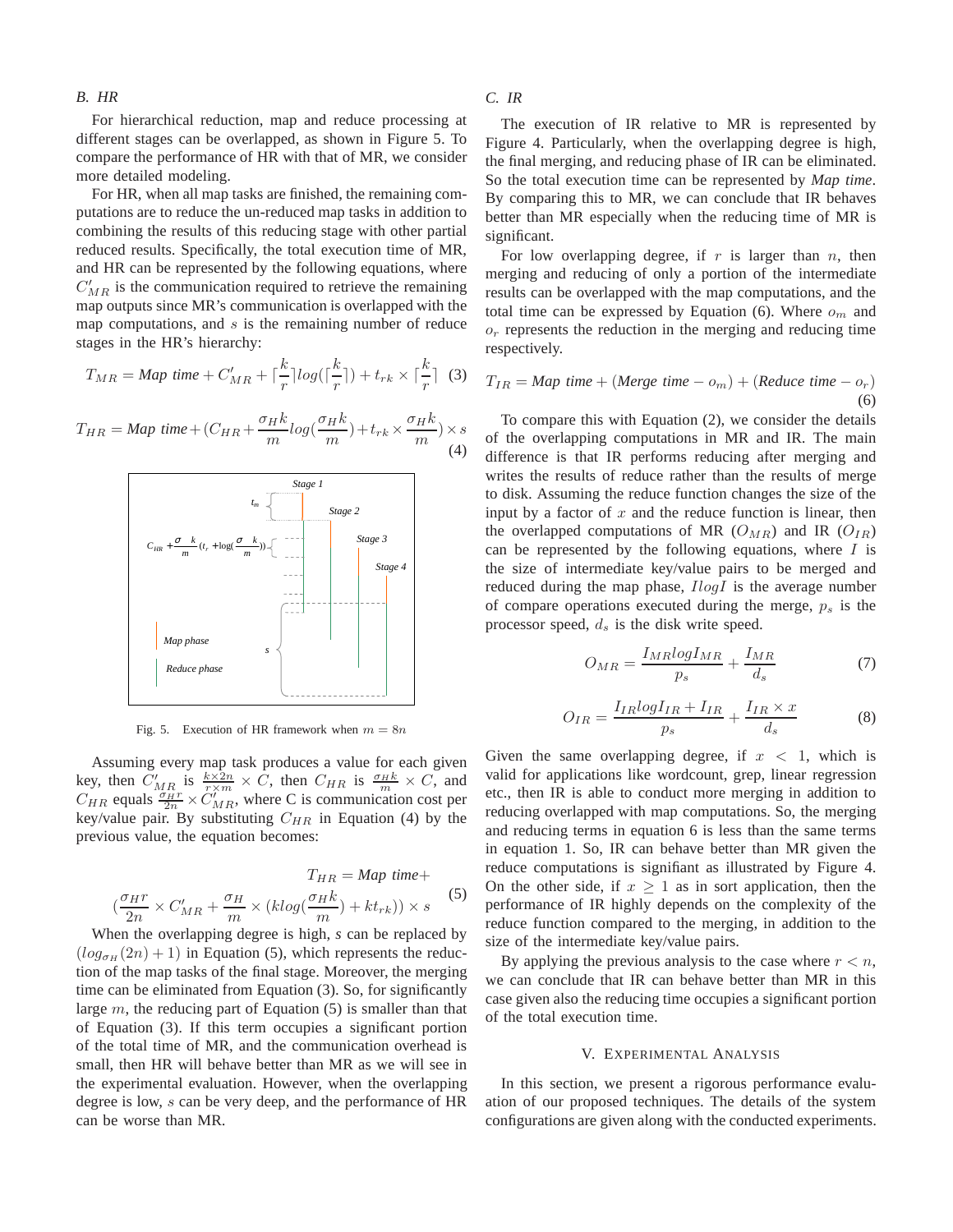## *A. Experimental Platform*

We ran our experiments on System X at Virginia Tech, comprising Apple Xserve G5 compute nodes with dual 2.3GHz PowerPC 970FX processors, 4GB RAM, and 80GB hard drives. The compute nodes are connected with a Gigabit Ethernet interconnection. Each node is running the GNU/Linux operating system with kernel version 2.6.21.1. The proposed approaches are developed based on Hadoop 0.17.0.

#### *B. Overview*

We use two applications i.e., *wordcount* and *grep* in the experiments. Wordcount is an application that parses a document or a number of documents, and produces for every word the number of its occurrences. Grep accepts a document or a number of documents and an expression as input, and it matches this expression along the whole documents and produces the number of occurrences for every match.

We first aim at studying the scalability of the different reducing approaches in terms of the dataset size. Next, we seek to understand the reasons of performance difference between different approaches by profiling the behaviors of wordcount and grep under various configurations. Finally, we evaluate various reducing approaches on emulated cloud environments.

The major performance metric in all experiments is the total execution time in seconds. Moreover, for a fair comparison, we follow the guidance given in the Hadoop documentation regarding the number of map and reduce slots per node as well as the thresholds that control the frequency of merging and sorting intermediate results (i.e., *mapred.inmem.merge.threshold* and *io.sort.factor* as discussed in Section III-B). Furthermore, we enable the combiner function in all experiments In addition, the aggregation level of the hierarchical reduction approach is set to 4, which produces the best results on the 32-node cluster. Before executing an experiment, we flush the Linux file system cache by having each node read a dummy file that is larger than the size of the memory. This avoids the I/O performance inconsistency caused by the Linux file caching.

#### *C. Scalability with the Dataset Size*

In this experiment, we aim at studying the scalability of the three reducing approaches with regard to the size of the input dataset. We run wordcount and grep using data sets of two different sizes, i.e., 16GB and 64GB. For wordcount, the number of reduce tasks was set to 4 and 8 (a broader range were used in Section V-D). For grep, we use a query that produces results of moderate size. The performance of queries generating various sizes of output will be investigated in Section V-E.

As shown in Figure 6, generally, as the size of the input dataset increases, the performance improvement of IR over MR increases. Specifically, for wordcount, as the size of the input increases to 64GB, IR outperforms MR by 34.5% and 9.48% instead of 21% and 5.97% for 16GB input using 4 and 8 reduce tasks, respectively. In addition, for grep, increasing the input size to 64GB improves IR's performance gain over MR; IR is better than MR by 16.2% (for 64GB input) instead



Fig. 6. Scalability with dataset size using wordcount and grep

of 7.1% (for 16GB input). The scalability of IR attributes to two reasons that provide more room for overlapping map processing and reduce computations. First, as the dataset size increases, the map phase has to perform more I/O. Second, for 64 GB, the number of map tasks increases from 256 to 1024, thus increasing the scheduling overhead.

Similarly, the performance improvement of HR over MR increases by 9.96% for wordcount as the size of input dataset increases. However, the speedup of HR over MR decreases (by 4.13%) for grep when larger input is used. This is because the extra communication cost caused by the increase of input data can be compensated by the corresponding increase in the map processing time in wordcount but not grep.

Since the normal Mapreduce jobs process large amounts of input data, all of the subsequent experiments will use input datasets of 64 GB.

## *D. Wordcount Performance*

In a cluster of 32 nodes, we run wordcount on a dataset of size 64 GB. The number of map tasks is set to 1024, and the number of reduce task is varied from 1 to 64. As shown in Figure 7, as the number of reduce tasks increases, IR's improvement over MR decreases. Specifically, for one reduce task, IR behaves better than MR by 35.33%. When the number of reduce tasks is increased to 4, IR behaves better by 34.49%. As the number of reduce tasks increases, the processing time of a reduce task decreases, thus providing little room for overlapping the map and reduce processing. Specifically, when the number of reduce tasks is 32, a reduce task only consume a mere 6.83% in the total execution time as shown in table II.



Fig. 7. Performance of MR vs. IR using wordcount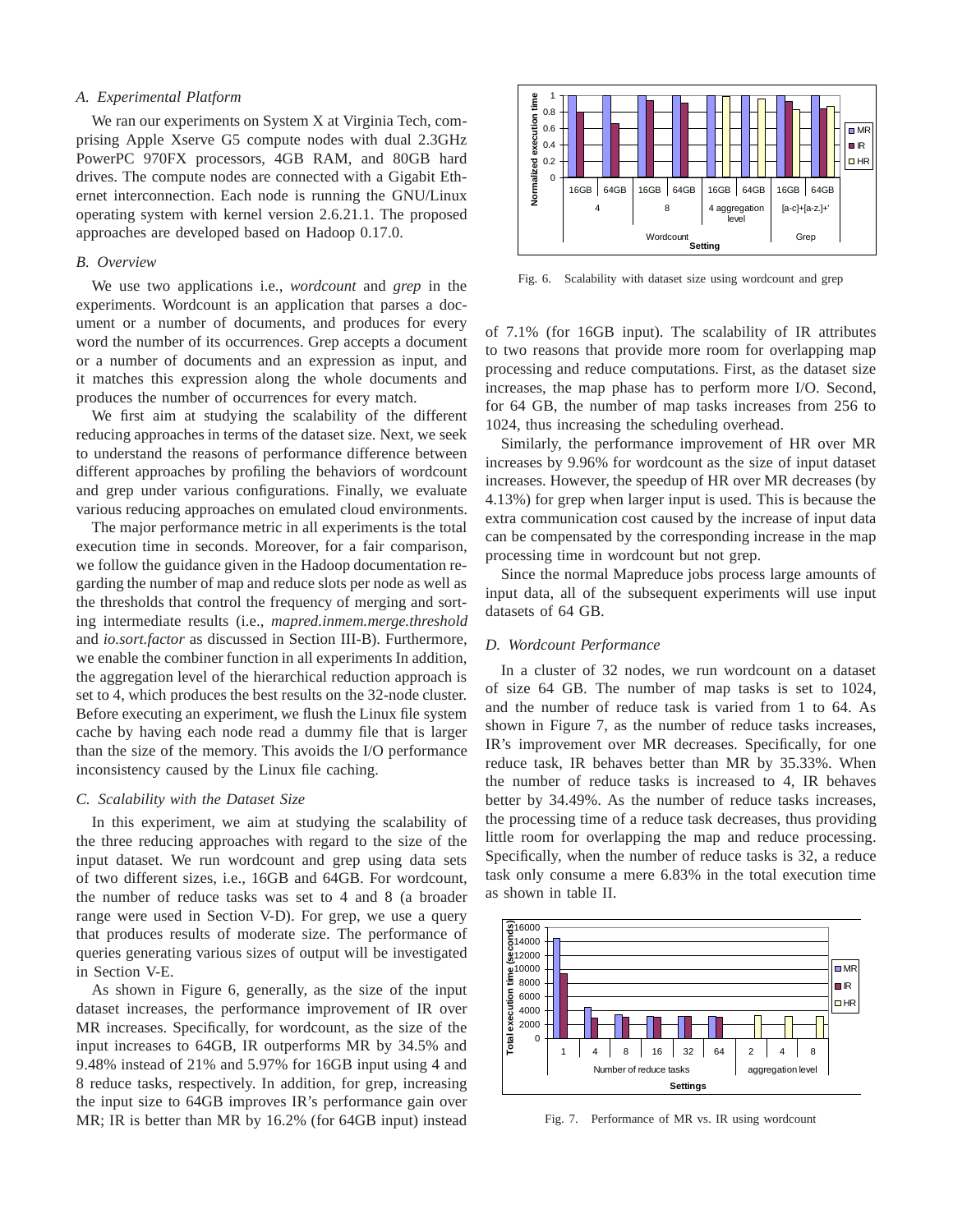| <b>Reduce Tasks</b> | Incremental merges | <b>Reduce Time</b> | <b>Map Time</b> |
|---------------------|--------------------|--------------------|-----------------|
|                     | 46                 | 11736              | 2690            |
|                     | 55                 | 1699.5             | 2732            |
|                     |                    | 524                | 2787            |
|                     |                    | 315                | 2845            |
|                     |                    | 210                | 2865            |

TABLE II MR AND IR EXECUTION PROFILE.

| <b>Reduce Tasks</b> |           |           |
|---------------------|-----------|-----------|
|                     | 21        | 21        |
|                     | 22        | $25 + 1S$ |
|                     | $26 + 2S$ | 28        |
| 16                  | $30 + 2S$ | $28 + 2S$ |
| 32                  | 31        |           |

TABLE III

NUMBER OF MAP TASKS EXECUTED ON A CODE WITH REDUCE TASK(S) RUNNING. *S* MEANS A SPECULATIVE TASK.

Furthermore, IR achieves its best performance at 4 reduce tasks because this provides the best compromise between level of parallelism controlled by the number of reduce tasks and overlapping map with reduce. Specifically, in this case, IR conducts 55 incremental merges overlapped with the map computations compared to 0 merges with 32 reduce tasks, as shown in Table II. As a result, the nodes executing a reduce task executes 26 map tasks instead of 32 map tasks in case of 32 reduce tasks, recall the *load balancing effect* discussed in section IV. Specifically, when only a small portion of the nodes are executing reduce tasks, these nodes will have less resources to spend on the map processing, and thus more map tasks are "pushed off" to the other nodes without reduce tasks.

The best performance is achieved at 32 and 4 reduce tasks for MR, and IR respectively. With the best performance for both MR and IR, IR is better by 5.86%.

On the other side, using an aggregation level of 4, HR behaves better than MR with 8 reduce tasks by 5.13%. We changed the aggregation level from 2 to 8 as shown in Figure 7. The best performance is achieved for the aggregation level 4, when a best balance is achieved between the overlap of map and reduce processing and the reduce overhead. For example, with an aggregation level of 2, a reduce operation can be triggered sooner, but the reducing hierarchy is also deeper.



Fig. 8. CPU utilization throughout the whole job using wordcount

To better understand the benefits of the incremental reduction approach, we measured the CPU utilization throughout the job execution, and the number of disk transfers per second during the map phase for both MR and IR. As shown in

| Concurrent jobs | <b>MR Execution Time</b><br>(seconds) | <b>IR Execution Time</b><br>(seconds) |
|-----------------|---------------------------------------|---------------------------------------|
|                 | 3107.5                                | 2925.5                                |
|                 | 6064                                  | 5687                                  |
|                 | 9025.5                                | 8303                                  |

TABLE IV MR AND IR PERFORMANCE WITH CONCURRENT JOBS.

Figure 8 and 9, the CPU utilization of IR is greater than MR by 5% on the average. In addition, the average disk transfers of IR is less than MR by 2.95 transfers per second. This attributes to the smaller amount of data written to disk by IR, because it reduces the intermediate data before writing it back to disk. In doing so, IR also reduces the size of data read from disk at the final merging and reducing stage.



Fig. 9. Number of disk transfers per second through the map phase using wordcount.

To conclude, for any number of reduce tasks, IR achieves either better or same performance as MR. And the best performance for IR is achieved using only 4 reduce tasks, This means that IR is more efficient in utilizing the available resources. So, we expect IR to achieve better performance when several jobs are running at the same time, or with larger amounts of reduce processing. Particularly, when running three concurrent jobs of wordcount, the best configuration of IR behaves better than the best configuration of MR by 8.01% instead of 5.86% as shown in table IV.

## *E. Grep Performance*

In a cluster of 32 nodes, we run grep on a dataset of 64 GB. The number of map tasks is set to 1024, and the number of reduce tasks is set to the default value i.e., one. Grep runs two consecutive jobs; one returns for each match the number of its occurrence, and the other is a short job that inverts the output of the previous job so that the final output will be sorted based on occurrence of the matches instead of alphabetically. In this experiment, we focus on the first longer job. We used five different queries each produces a different number of matches and hence different numbers of intermediate and final key/value pairs.

As shown in Figure 10, IR and HR deliver very similar performance. In addition, for the first query, all reducing approaches have the same performance. For subsequent queries, HR and IR outperform MR, and the performance improvement of HR/IR over MR increases along with the number of matches.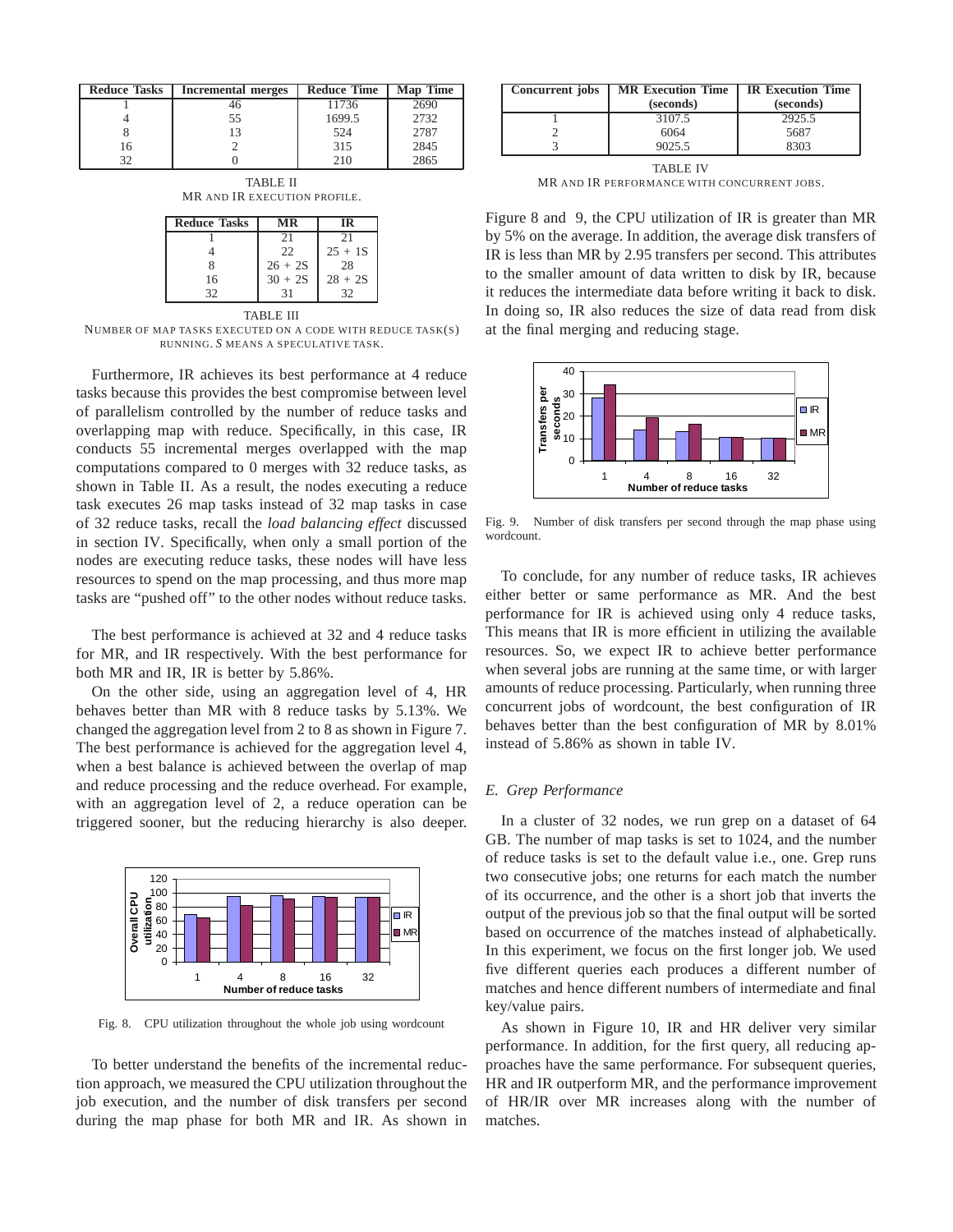

Fig. 10. Performance of MR, IR, and HR using grep.

| Ouerv           | <b>Reduce Time</b> | <b>Intermediate Data Size</b> |
|-----------------|--------------------|-------------------------------|
|                 | (seconds)          | (records)                     |
| $a + [a-z.] +$  | 135                | 37,285,680                    |
| $[a-b]+[a-z.]+$ | 250                | 55,897,216                    |
| $[a-c]+[a-z.]+$ | 351                | 78.196.736                    |
| $[a-d]+[a-z.]+$ | 742                | 113,039,360                   |
| $[a-i]+[a-z.]+$ | 1569               | 306,921,472                   |
|                 |                    |                               |

TABLE V CHARACTERISTICS OF DIFFERENT QUERIES

## *F. Heterogeneous Environment Performance*

Nowadays data centers are becoming incrementally heterogeneous, due to the use of virtualization and/or machines from different generations. In this experiment, we aim at studying the robustness of MR, HR, and IR to the heterogeneity of the target cluster. In a cluster of 32 nodes, we manually slow down several nodes i.e., 10 nodes to mimic a heterogeneous cluster We continuously run *dd command* to convert and write a large file (e.g. 5.7 GB) to disk in order to slow down a given node. This approach was used in a related study by Zahria et al. [13].

We expect in these environments, the map phase time gets longer due to the effects of the slow nodes. So, if the reduce tasks are appropriately assigned to the fast nodes, then utilizing the extra map time in reduce computations could improve the performance of the proposed approaches. Using wordcount, we run MR, and IR with the best configuration achieved in Section V-D i.e., 32 reduce tasks for MR and 4 reduce tasks for IR. As shown in Figure 11, when the reduce tasks are assigned to the fast nodes, IR becomes better than MR by 10.33% instead of 5.86%. However, when they are randomly assigned, IR becomes better than MR by only 2.32%. This is expected because the I/O and computing resources available for reduce tasks in this case are limited, preventing IR from taking advantage of overlap between the map and reduce processing. We argue that if the heterogeneity originates from different generations of hardware or from virtualization, it is possible to identify the fast nodes and assign more reduce tasks to these nodes.

Note that HR's performance drops significantly when running in the heterogeneous environment. This can be attributed to the large number of generated reduce tasks in HR. In addition, it is indeterministic where these tasks will be run, so it is not possible to avoid the effect of the slow nodes.

To simulate a cloud environment with slower I/O perfor-



Fig. 11. Wordcount performance in homogeneous and heterogeneous environments. In the second setting, 10 nodes are slowed down, and the reduce tasks are scheduled on the fast nodes. Currently, where reduce tasks will be run in HR is not controllable.

mance because of virtualization, we slow down 32 nodes and repeat the experiment. As we can see, IR still outperforms MR by 7.14%.

## VI. RELATED WORK

Several research efforts have been done to enhance the MapReduce framework. Sawzall is a programming language built on top of MapReduce [9]. It aims at automatically analyzing huge distributed data files. The main difference between Sawzall and the standalone Mapreduce framework is that Sawzall distributes the reduction in a hierarchical topology-based manner. In [10], the authors improved the performance of Google's MapReduce framework by pipelining disk and network I/O. Particularly, they aimed at streaming intermediate data as it is generated and uses local storage as a write-ahead log for network transfer. In [12], the authors believe that the original MapReduce framework is limited in supporting applications like relational data processing. So they presented a modified version of the MapReduce named MapReduceMerge, where the reduce workers produce a list of key/values pairs that are transmitted to a set of merge workers for further processing.

Moreover, Valvag et al. developed a high-level declarative programming model and its underlying runtime, Oivos, which aims at handling applications that require running several MapReduce jobs [11]. This framework has two main advantages compared with MapReduce. First, it reduces the overheads associated with such type of applications that includes monitoring the status and progress of each job, determining when to re-execute a failed job or start the next one, and specifying a valid execution order for the MapReduce jobs. Second, it removes the extra synchronization when these applications are executed using the traditional MapReduce framework, i.e., every reduce task in one job should complete before any of the map tasks in the next job can start.

Steve et al. realized that the loss of intermediate map outputs may result in a significant performance degradation [6]. And although using HDFS (Hadoop Distributed File System) improves the reliability, it results in considerably increase in the job completion time. As a result, they proposed some